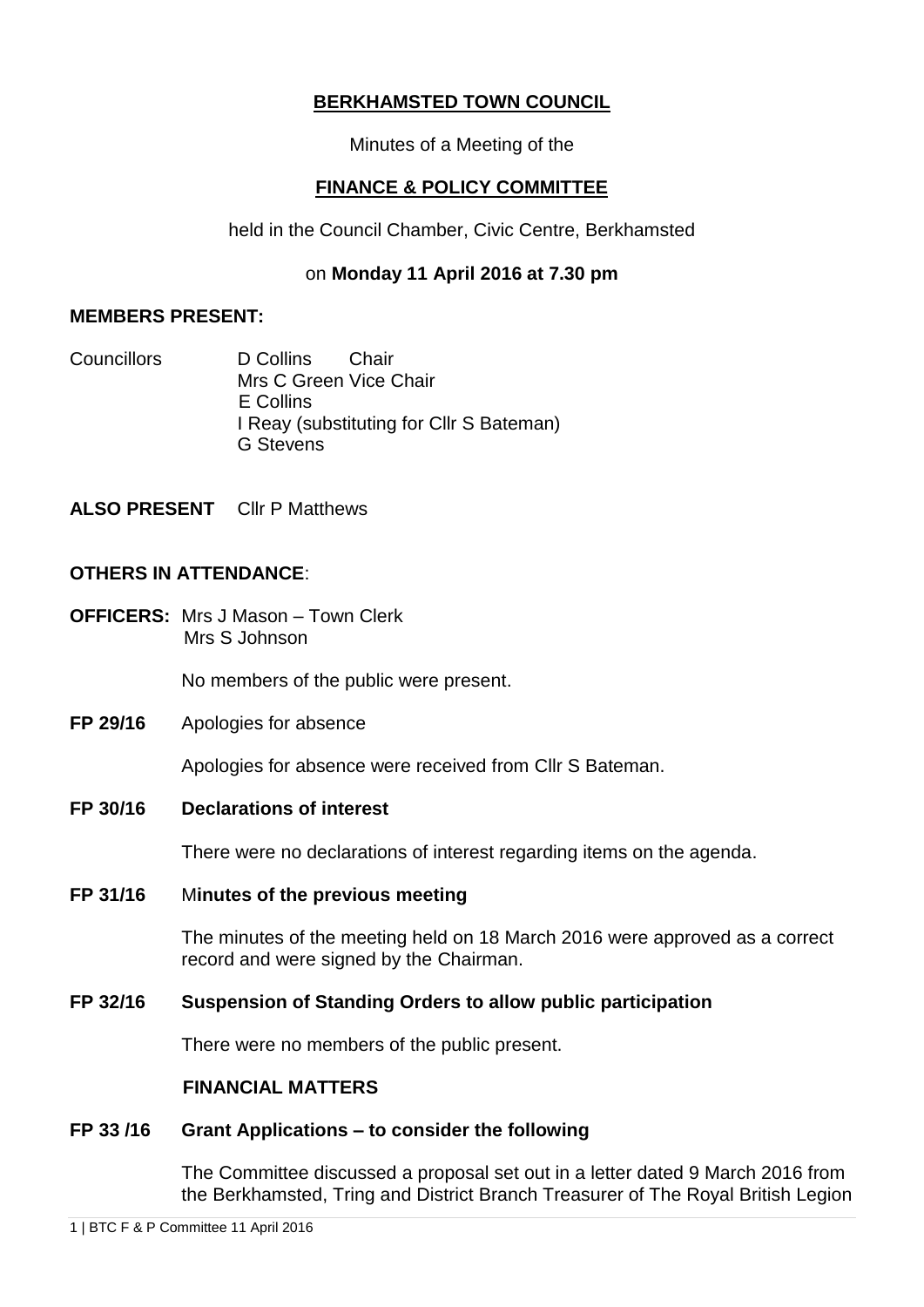requesting that the Town Council "accept the responsibility for providing a day of remembrance". They suggested that The Legion would make the arrangements and the Town Council would fund the day's events. The anticipated cost is £300.

### It was **RESOLVED:**

To (i) make a payment of £300 to the Royal British Legion (Berkhamsted, Tring and District Branch) towards the band costs for the Remembrance Sunday parade and service on 13 November 2016 and (ii) in future years to include in budget proposals a sum of £300 to be paid to the Royal British Legion Branch to assist in funding the band.

It was noted that the Royal British Legion would continue to carry out the organisation of the Remembrance Sunday event.

Payment to be made under the Local Government Act 1972, Section 137 **Action: Town Clerk**

# **FP 34 /16 Income and Expenditure including Receipts and Payments Schedule**

## It was **RESOLVED**:

- (i) To note and approve the **Income and Expenditure and Variance Analysis** from 1 January 2016 to 29 February 2016.
- (ii) To note that the Receipts and Payments Schedule had been sent to Cllrs D Collins and G Stevens for scrutiny which they have agreed and signed.

### **FP 35 /16 Items of Expenditure over £500**

### It was **RESOLVED:**

To note individual items of expenditure over £500 and credits received from 1 January 2016 to 31 March 2016.

### **FP 36/16 Investments**

### It was **RESOLVED:**

(i) To note the **investment position** as at 29 February 2016.

# **FP 37 /16 Online Banking**

### It was **RESOLVED :**

- (i) That on-line banking facilities be established for the current account with NatWest to enable transactions to be monitored. The facility would not be used for making online payments.
- (ii) To authorise the Clerk and Finance Officer to make the necessary arrangements.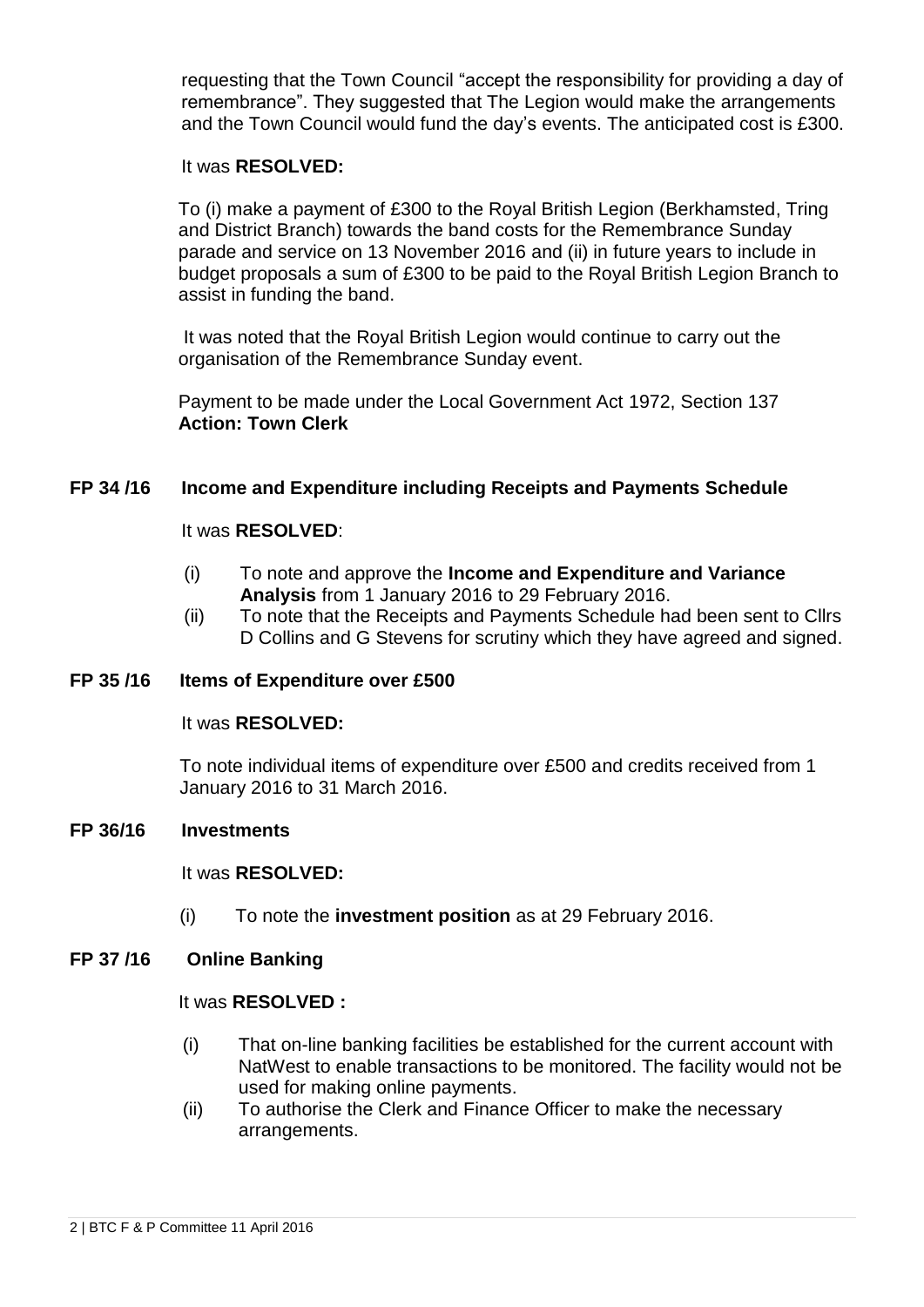## **FP 38/16 Signatories**

### It was **RESOLVED**

(i) To add the Clerk to the list of signatories for all Council accounts.

## **FP 39/16 Payroll provider**

The appointment of the new payroll provider David Lindon and Co (based in Apsley) with effect from 1 April 2016, was noted.

## **FP 40/16 Traffic Survey Funding**

A **MOTION** standing in the name of Cllr Peter Matthews, Chair of T & E Committee (ref. TE10/16) that "the Town Council provides funding for a possible professional traffic survey to establish the size and frequency of heavy lorries/delivery vehicles using Berkhamsted High Street" was considered. There followed a discussion, supplemented by photographic evidence provided by Cllr Matthews, about the causes and nature of the problem. Cllr Reay proposed an amendment to the motion, seconded by Cllr Collins, to replace the words "Berkhamsted High Street" with "unsuitable roads in the town".

## It was **RESOLVED** that:

The Town Council provides funding for a possible professional traffic survey to establish the size and frequency of heavy lorries/delivery vehicles using unsuitable roads in the town. This would be subject to a consideration of the possible costs and as a first stage the Town Clerk was authorised to seek potential costs of such a survey and report back.

# **POLICY MATTERS**

### **FP41 /16 Governance**

## It was **RESOLVED** to**:**

- i. Receive and adopt the notes of the Governance Working Group of 23 March 2016
- ii. Recommend to the Annual Council meeting to be held on 23 May 2016 the adoption of the recommendations contained therein

It was also noted that terms of reference of working groups and Council Standing Orders would also be reviewed and updated.